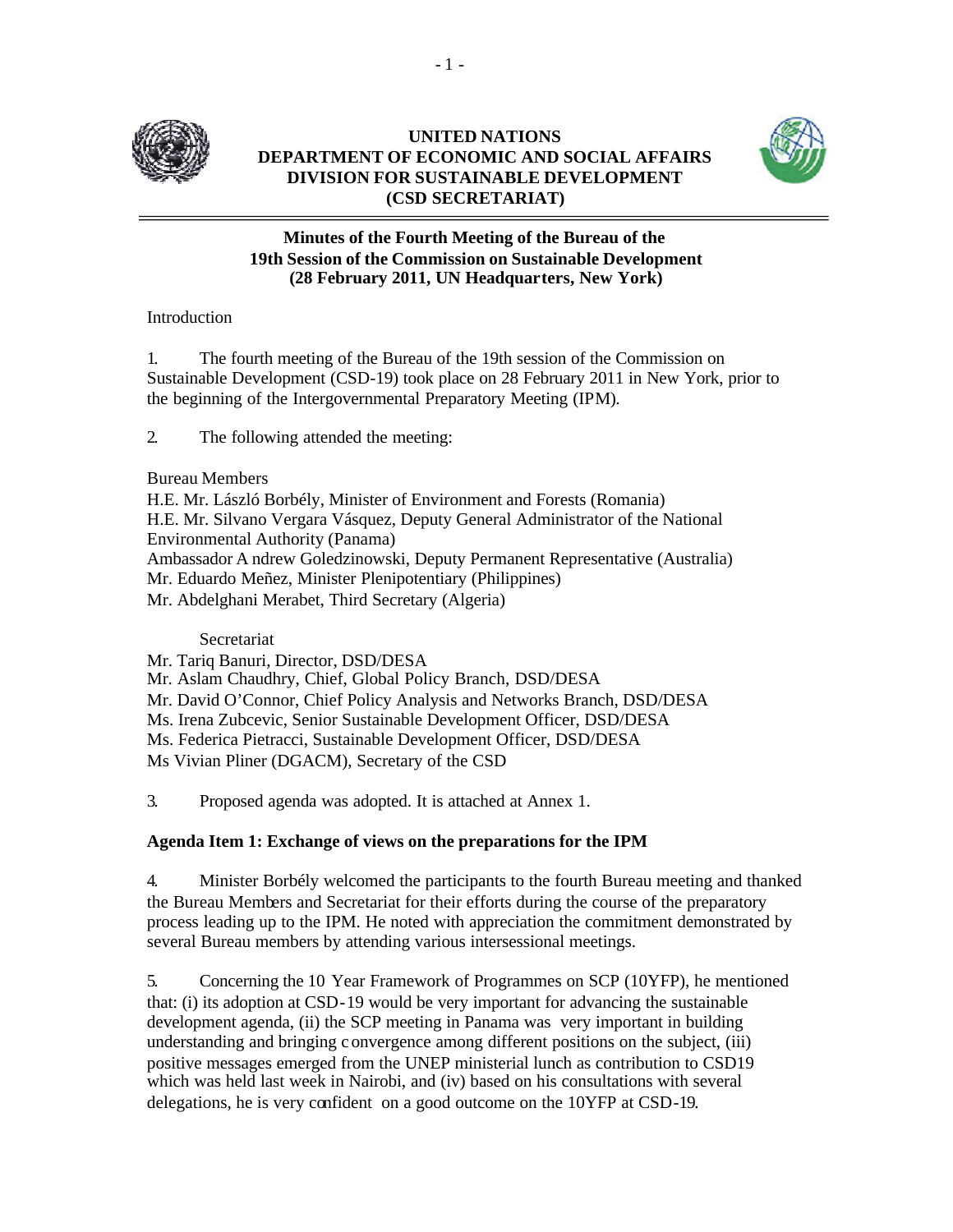6. To facilitate the deliberations of IPM, the Chair proposed the idea of distributing a resource paper to the delegations. The paper is intended to focus deliberations alongside the interactive thematic discussions on the five themes of the cycle as well as on interlinkages, cross-cutting issues and means of implementation with the intention to facilitate discussions at IPM which in turn would produce the Chair's Negotiating Text. It is based on recommendations formulated in the way forward section of SG reports and elements identified in the intersessional meetings of CSD19.

7. After carefully considering the merits and demerits of this proposal, the Bureau decided to distribute the resource paper in the afternoon of the first day of IPM. To this effect, the Chair will give heads-up to the delegations at the opening session.

8. The Secretariat informed the Bureau that all organizational and logistical preparations for the IPM are in place; panelists ha ve been lined-up and that documentation including background papers are available at the CSD-19 website.

### **Agenda item 2. Discussion on the format of Chair's negotiating text**

9. The Secretariat briefed the Bureau about the template to be used for the preparation of Chair's negotiating document that will need to be be produced and distributed by the Chair on the last day of the IPM. In this regard, a sample from the last policy session (CSD-17) was shared. The Bureau agreed to using this template.

10. A three-step process was agreed for preparing the Chair's summary. First, the team leaders of note -taking teams will present the summary of each session to the Bureau member assigned to chair that particular session for his review and clearance. Second, the session's summary will be rolled into an overall summary to avoid repetitiveness and ensure consistency with the overall template. Third, the consolidated summary will be reviewed regularly by the whole Bureau during the course of the week and consolidated into a comprehensive draft negotiating document to be presented by the Chair at the end of the week.

#### **Agenda item 3. Status of documentation on 10YFP**

11. Minister Borbély mentioned that at the Panama meeting the Bureau requested UNDESA and UNEP to produce a joint background paper on 10YFP. Instead, the Bureau received two papers one from UNEP and the other from DESA. Both papers highlight the areas on which we have broader agreement as well as those on which further discussions are needed.

12. These papers were shared with the Member States and other stakeholders at a briefing session organized by the Bureau to update all stakeholders on the preparations for the IPM. These papers are also available on line at the CSD-19 website.

#### **Agenda item 4. Feedback from the Major groups**

13. Mr. Meñez, who is Bureau's focal point for liaising with the Major groups, briefed the Bureau about his meeting with the Major groups that took place on 27 February 2011. This meeting was attended by the representatives of three Major groups (farmers, science and technology and business and industry).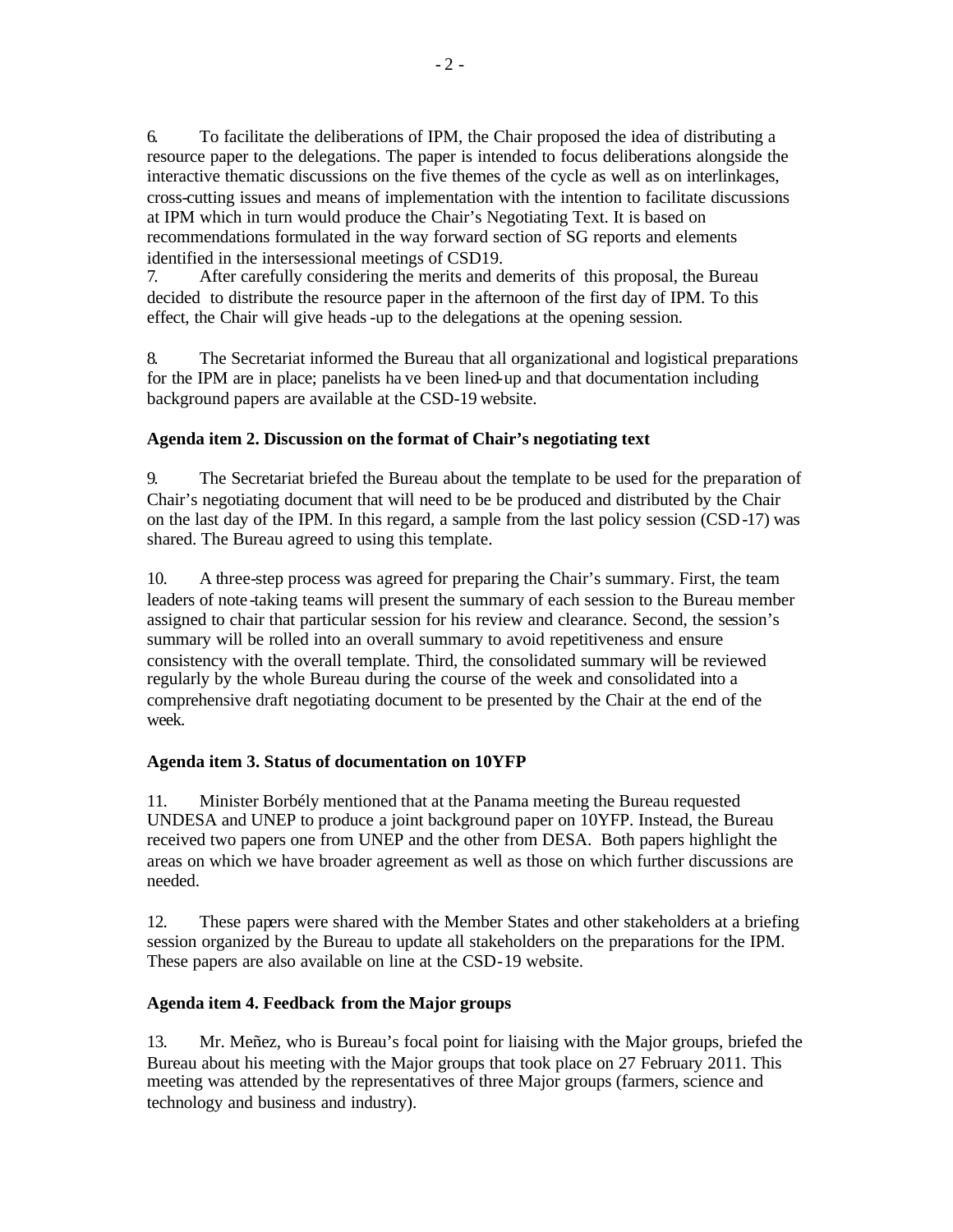14. The Major groups informed him about the issue papers prepared by them on all themes of the current cycle to facilitate the discussions both at the IPM and CSD-19.They hoped that the proposals put forward by them in the paper would be given due consideration in the preparation of Chair's summary. The Major groups also expect that they will be allowed to make their statements when requested during thematic discussions.

15. While agreeing to Major groups' suggestion, the Bureau decided that in each session 2-3 Major groups would be allowed to speak, but they should decide among themselves as to who would take the floor in each session.

### **Agenda item 5. Any other business**

16. The B ureau decided to meet every day at the end of the day to review the progress and to discuss issues needing Bureau's attention.